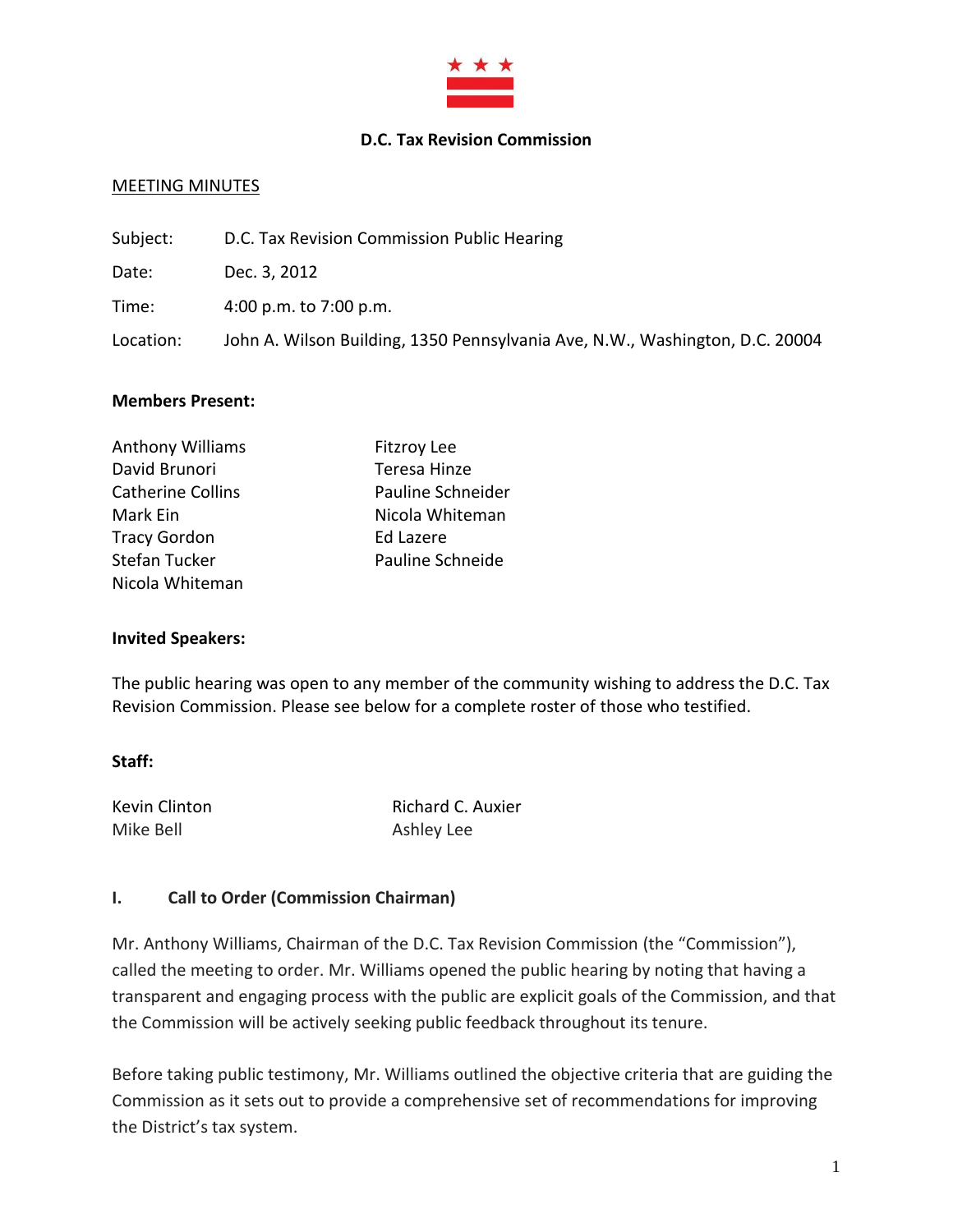The Commission's criteria include:

- 1. Certainty
- 2. Neutrality (Efficiency)
- 3. Competiveness
- 4. Fairness in Apportionment of Revenues (Equity)
- 5. Transparency and Accountability
- 6. Simplicity in Taxpayer Compliance and Revenue Administration

Mr. Williams then noted that a research agenda had been crafted based on the Commission's mandate. The public hearing was scheduled so that the public could provide feedback on that agenda, and so the Commission could make changes to it accordingly. After briefly describing the current research agenda, Mr. Williams detailed how the hearing would proceed—testimony in groups of four followed by question from the commissioners—and opened the hearing to public comment.

*\*Please note: A brief summation of the public testimony is recorded in these minutes. Complete written testimony, if provided, is accessible to the public via the Commission's website.* 

# **II. First Round of Public Testimony: Dan Wedderburn, David Bardin, George Beatty and Marie Drissel**

# Testimony of Dan Wedderburn, Chair of the Tax Reform Committee, D.C. for Democracy

Mr. Wedderburn, speaking as a member of D.C. for Democracy, stressed the need for the Commission to address the fairness of the D.C. tax code. Specifically, he asked that the Commission investigate and recommend policies that would increase the progressivity of the District's tax system, particularly the income tax. Additionally, Mr. Wedderburn asked that the Commission hold a public hearing one month prior to the release of its final recommendations.

# Testimony of David Jonas Bardin, former member of board of directors, D.C. Water and Sewer Authority

Mr. Bardin, who previous served on the board of D.C. Water and Sewer Authority (DC Water), asked that the Commission consider tax and other revenue treatment for the utility service, that he stated is treated and taxed differently than other public utilities.

# Testimony of George Beatty

Mr. Beatty allocated most of his testimony to the need for simplicity in the D.C tax code specifically as it relates to the individual income tax. His testimony also touched on the need for increased progressivity, changes to the estate tax that will make it more competitive with Virginia and the need for more tax revenue to fund public infrastructure.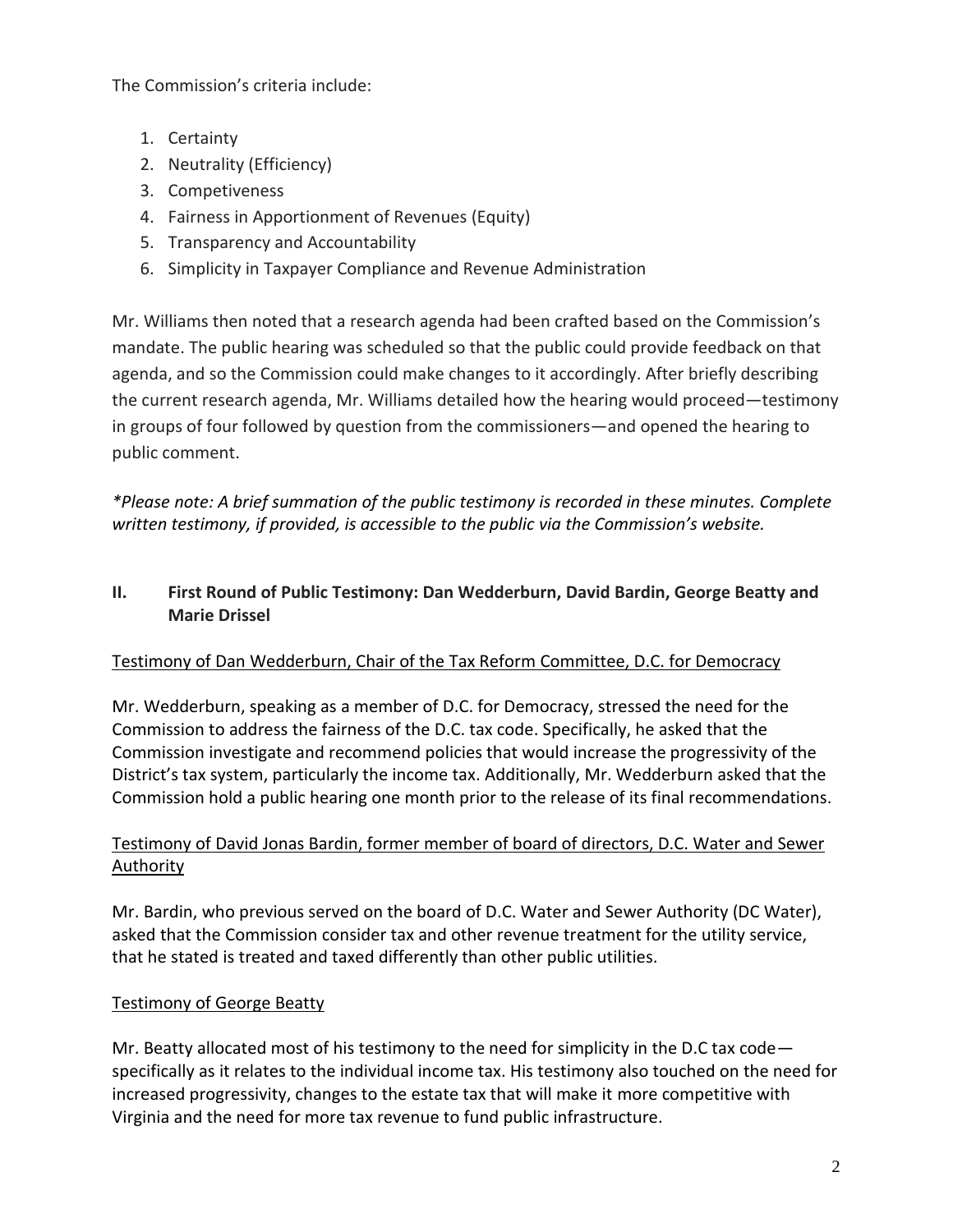### Testimony of Marie Drissel, member of 1998 Tax Revision Commission

Ms. Drissel, who in addition to being a member of the 1998 Commission has dedicated 39 years to neighborhood activism in the District, asked the Commission to study real property tax administration. Ms. Drissel testified about the disparities in the commercial and residential property tax administration systems, and highlighted the inadequacies of the residential property assessment process. She stated that the current system is unfair to many low-income households, and is in fact a key factor in driving many of these residents out of their neighborhoods and the city.

## Questions to the first panel

Numerous members of the Commission weighed in on the desire for a more progressive tax code. Mr. Williams asked Ms. Driseel if making the residential property tax appeal process simpler—Ms. Driseel at one point advocated making appeals into a smart phone application, for example—would lead to an increase in frivolous appeals. Ms. Driseel stated that she highly doubted this would result given the other hurdles in the appeals process that would remain in place even in the simplest system.

## **III. Second Round of Public Testimony: Gerry Widdicombe, Barbara Lang, Jim Dinegar and Sally Kram**

# Testimony of Gerry Widdicombe, Director of Economic Development, Downtown Business Improvement District (BID)

Mr. Widdicombe, speaking on behalf of the Downtown BID, raised the issue of tax competition and the disincentive the current tax code gives to businesses considering locating in the District. Specifically, Mr. Widdicombe stated that the city's commercial property taxes are driving business out of D.C. and into Ballston (a burgeoning neighborhood in Arlington, Virginia). He also spoke to how different the business environment is in the downtown area compared with the rest of the District. While organizations that require a D.C. location (he specifically cited AARP) will pay exorbitant commercial property taxes, business looking to locate in surrounding neighborhoods cannot afford such taxes and are driven "across the river." Mr. Widdicombe advised the Commission investigate ways to address these disparate property tax elasticities.

## Testimony of Barbara Lang, President & CEO, D.C. Chamber of Commerce

Ms. Lang, who was representing the 1,700 members of the D.C. Chamber of Commerce, asked that the Commission recommend changes to the tax code that will "cater to our small business while being attractive to large business as well." She also raised fears of businesses leaving the District for Virginia in response to an overly burdensome tax system. In fact, Ms. Lang stated that the city is "at the bottom of the nation's list for places to do business." Specifically, she asked that the Commission address issues surrounding the (lack of) a commuter tax without raising taxes on those in the District, that the corporate real property tax be lowered, and to support the Technology Sector Enhancement Act.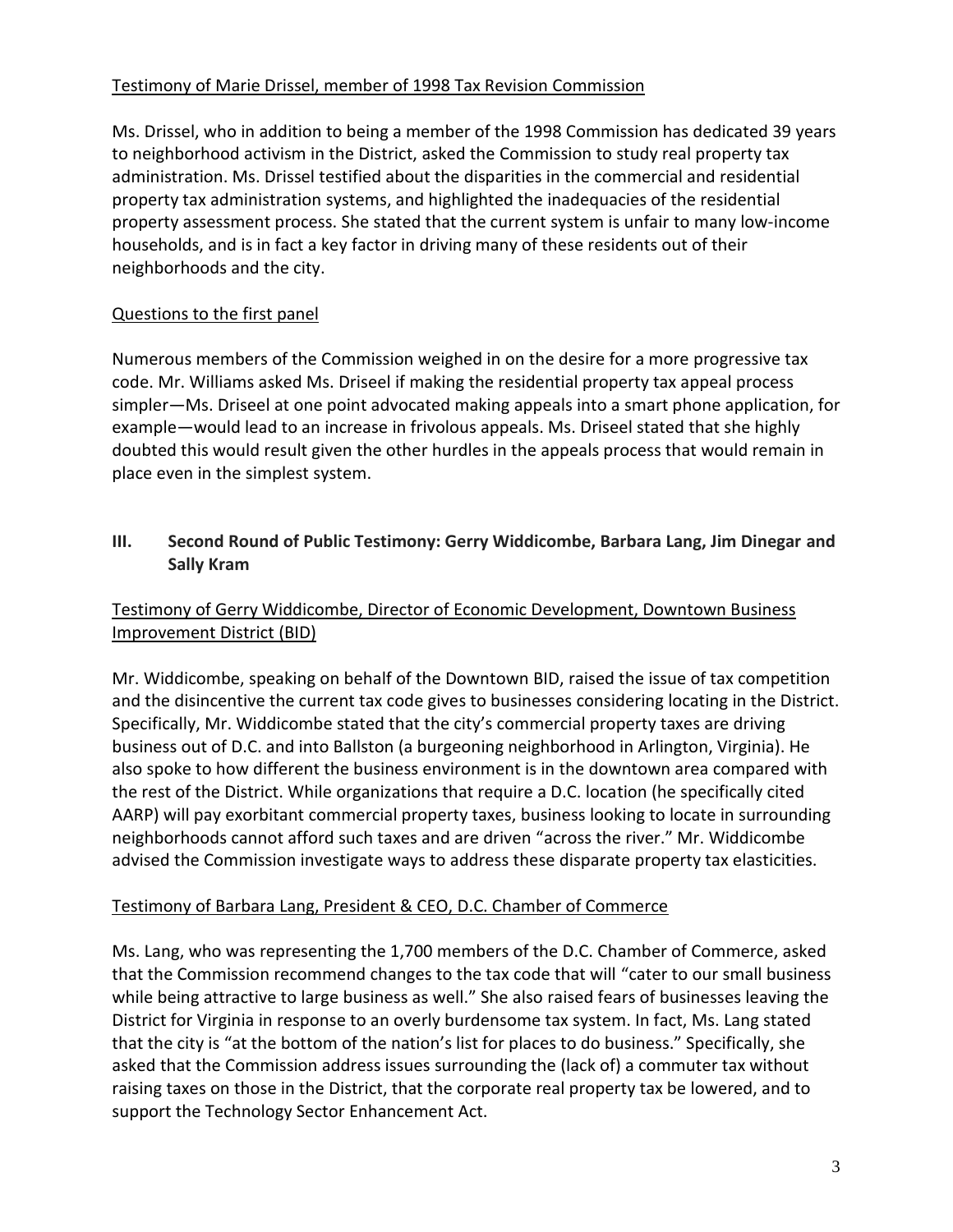### Testimony of Jim Dinegar, CEO, Greater Washington Board of Trade

Mr. Dinegar, speaking on behalf of the Greater Washington Board of Trade, also raised concerns about the District's competitive disadvantages in attracting and retaining business in the city. He said that many companies are not merely comparing D.C. with its immediate neighbors, Maryland and Virginia, but the entire region and encouraged the Commission to look at the tax systems of states such as Delaware and Pennsylvania. Mr. Dinegar also stressed the importance of tax collection, and that the city must do everything within its power to collect taxes from those who owe them before they turn to raising tax rates.

### Testimony of Sally Kram, Director of Government and Public Affairs, Consortium of Universities of the Washington Metropolitan Area

Ms Kram, representing the Consortium of Universities, asked that the Commission not recommend a payment in lieu of taxes (PILOT) system for the District's universities. Ms. Kram stated that PILOT programs are rare, do not work and would be a poor fit for the District. She also asked that the Commission take note of all the non-revenue benefits that universities provide to the city, including economic and population growth as well as less tangible benefits.

### Questions to the second panel

Members of the Commission inquired about several aspects of this round of testimony. Many asked for ideas for mitigating the commercial property tax burden. Specifically, how can the city attract businesses to areas of the district where demand is elastic while extracting higher property taxes from organizations wedded—with inelastic demand—to the center of D.C.? In fact, the idea of establishing multiple and geographically based rates was broached. Other members raised the concern that some of the desires of those giving testimony may be in conflict. Specifically, is the desire for tax system with a broad base and low rates compatible with specific tax credits and tax cuts aimed at attracting business to the city? Another commissioner asked the panel where they planned to raise revenue given the roster of tax reductions they had proposed. Mr. Williams closed out the round of questioning by thanking the group for their testimony and asking them to continue their engagement with the Commission. Furthermore, he asked that the group compile some additional research on what other states and localities are doing successfully with their tax systems: What have other governments specifically done to improve their competitiveness and what can the District change to enhance its business environment?

#### **IV. Third Round of Public Testimony: Bart Uze, James Rooney and Campbell Johnson**

#### Testimony of Bart Uze, Legal Counsel, Ryan, LLC

Mr. Uze, appearing on behalf of Michael Allen, principal at Ryan, LLC (a state and local tax consulting firm), wanted to bring to the attention of the Commissions Title 47 of the D.C. Official Code. Mr. Uze was asking that the law be amended so that a taxpayer appealing a real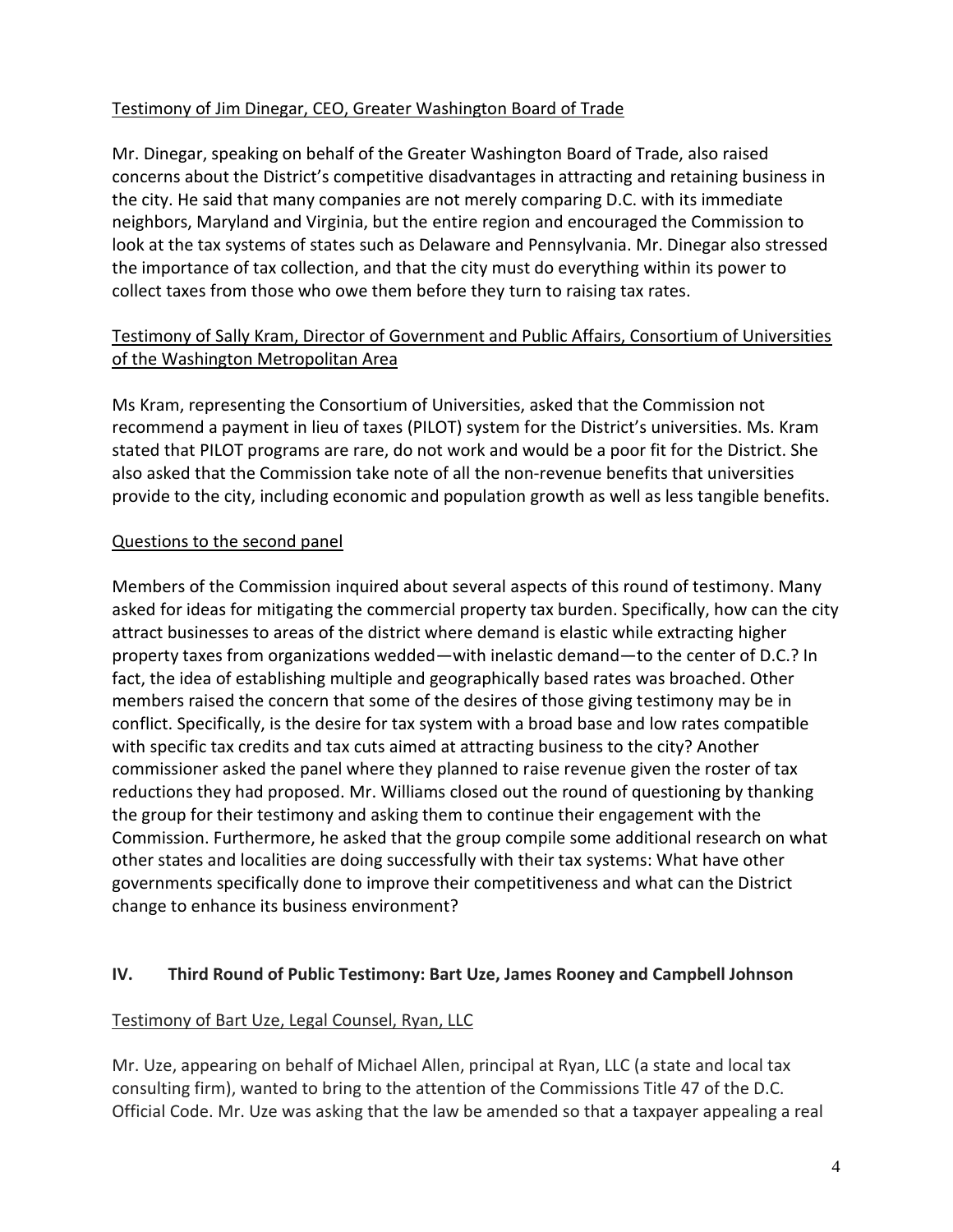estate assessment only be required to pay the uncontested portion of the tax as a prerequisite to filing such an appeal. This would change would both keep taxpayer money from being tied up in court during litigation and prevent the District from counting revenue that may never materialize. Mr. Uze stated that such a change would make the system that is more fair and accurate.

## Testimony of James Rooney, Avenir Corporation

Mr. Rooney asked the Commission to study and recommend eliminating the District's unincorporated business tax. His firm, Avenir Corporation, was founded in D.C. in 1980, currently conducts separate account business. Going forward, the firm would like to offer pooled investment vehicles—such as mutual funds—to its clients but they have been persuaded not to because of D.C. unincorporated business tax that creates a 10% layer of taxation on top of capital gains at the partnership level. Mr. Rooney stated that he knows of no other state that applies such a tax and that the tax was the reason that D.C. lacks a vibrant financial industry. Members of Avernir Corporation discussed removing the tax with the D.C. Council but no change was adopted. Mr. Rooney stated that if no change is made as a result of this Commission his organization is prepared to open a wing dedicated to pooled accounts in another jurisdiction to avoid the tax.

### Testimony of Campbell Johnson, Urban Housing Alliance

Mr. Johnson, representing the Urban Housing Alliance, testified before the Commission to advocate for a "Homeowners Bill of Rights" that he stated would make the property tax assessment process more fair and transparent. Mr. Johnson expressed his concerns that the District's current property tax policies were driving many residents out of the city. He also asked that the Commission recommend improvements to the city's property tax appeals process.

#### Questions to the third panel

Numerous questions were raised about improving the administration of the property tax in response to the third round of testimony. Members asked what could be done in changing neighborhoods that treated all residents fairly and allowed for an efficient assessment process.

## **V. Third Round of Public Testimony: Bart Uze, James Rooney and Campbell Johnson**

#### Testimony of Simon Rakoff, Fortify Ventures LLC

Mr. Rakoff, a member of Fortify Ventures, shared his story of becoming an investor in emerging industries and encouraged the Commission to look for ways to craft a tax system that supports small investors. He also advocated for the Technology Enhancement Act as a policy that would incentivize more people to invest in burgeoning companies.

\*There were no questions for the fourth panel.